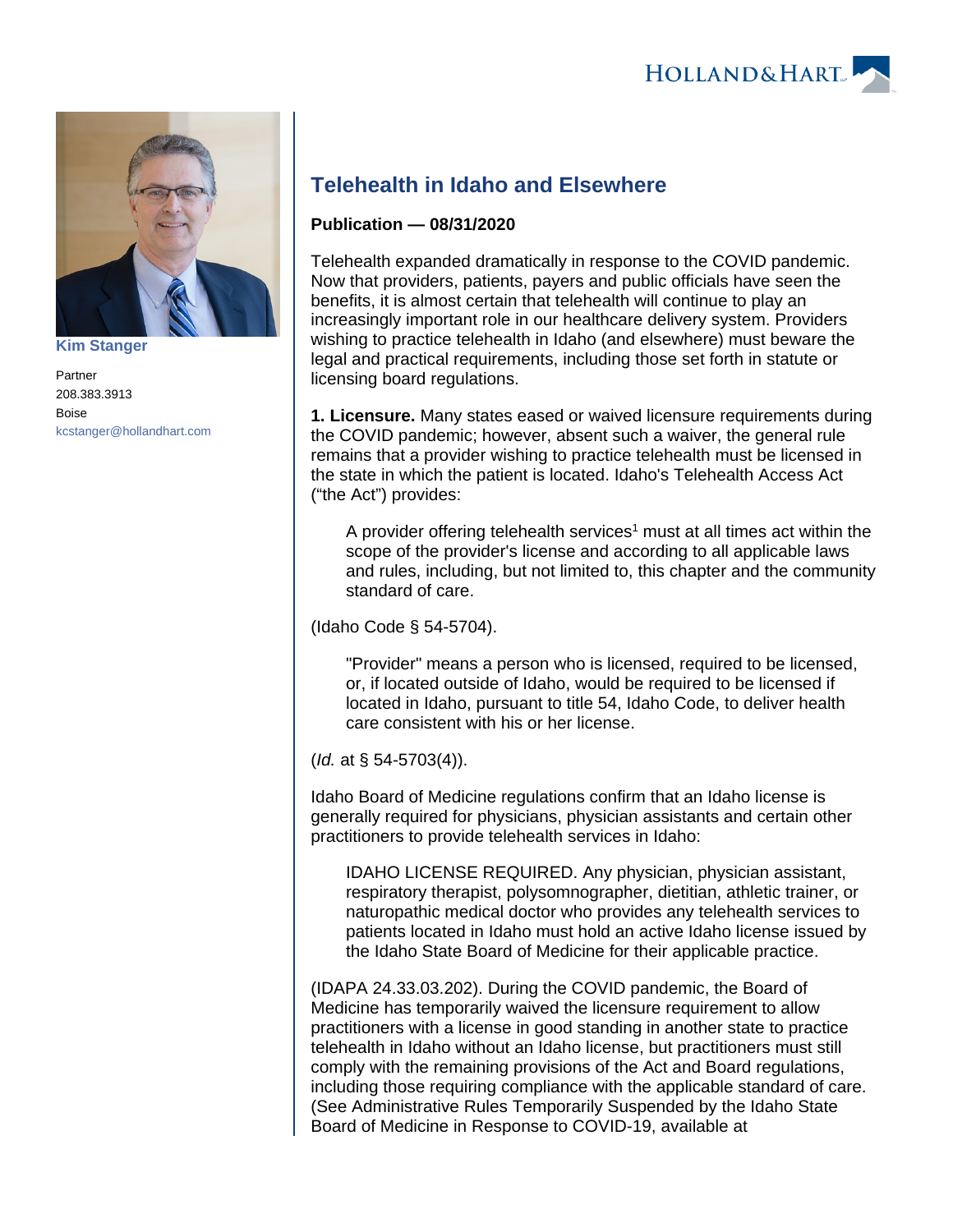

[https://bom.idaho.gov/BOMPortal/BOM/Procedures/Temporary\\_Suspensio](https://bom.idaho.gov/BOMPortal/BOM/Procedures/Temporary_Suspension_of_Rules_for_COVID-19_Response.pdf) [n\\_of\\_Rules\\_for\\_COVID-19\\_Response.pdf](https://bom.idaho.gov/BOMPortal/BOM/Procedures/Temporary_Suspension_of_Rules_for_COVID-19_Response.pdf); see also Idaho Board of Medicine Frequently Asked Questions—COVID-19, available at [https://bom.idaho.gov/BOMPortal/BOM/Procedures/FAQ%20COVID-](https://bom.idaho.gov/BOMPortal/BOM/Procedures/FAQ%2520COVID-19.pdf)[19.pdf](https://bom.idaho.gov/BOMPortal/BOM/Procedures/FAQ%2520COVID-19.pdf)).

Other licensing boards also expressly require an Idaho license to render telehealth services in Idaho. For example, Idaho Board of Dentistry regulations require that "[a]ny dentist who provides any telehealth services to patients located in Idaho must hold an active Idaho license." (IDAPA 24.31.01.055). The Board of Psychologist Examiners require telehealth providers to have an Idaho license unless it is an emergency. (IDAPA 24.12.01.550.07).

**2. Provider-Patient Relationship.** In response to internet pharmacies that sprang up in the 1990's, many states passed laws that require healthcare providers to establish or have an established provider-patient relationship before they may prescribe drugs. (See, e.g., I.C. § 54-1733<sup>2</sup>). Those laws may extend to telehealth services and specify the method for establishing the relationship. For example, the Idaho Act states:

PROVIDER-PATIENT RELATIONSHIP. (1) If a provider offering telehealth services does not have an established provider-patient relationship with a person seeking such services, the provider shall take appropriate steps to establish a provider-patient relationship by use of two-way audio or audio-visual interaction; provided however, that the applicable Idaho community standard of care must be satisfied. Nothing in this section shall prohibit electronic communications:

(a) Between a provider and a patient with a preexisting providerpatient relationship;

(b) Between a provider and another provider concerning a patient with whom the other provider has a provider-patient relationship;

(c) Between a provider and a patient where the provider is taking call on behalf of another provider in the same community who has a provider patient relationship with the patient; or

(d) In an emergency.<sup>3</sup>

(I.C. § 54-5705(1)). The Idaho Board of Medicine regulations impose additional requirements:

PROVIDER-PATIENT RELATIONSHIP. In addition to the requirements set forth in Section 54-5705, Idaho Code, during the first contact with the patient, a provider licensed by the Idaho State Board of Medicine who is providing telehealth services must:

01. Verification. Verify the location and identity of the patient;

02. Disclose. Disclose to the patient the provider's identity, their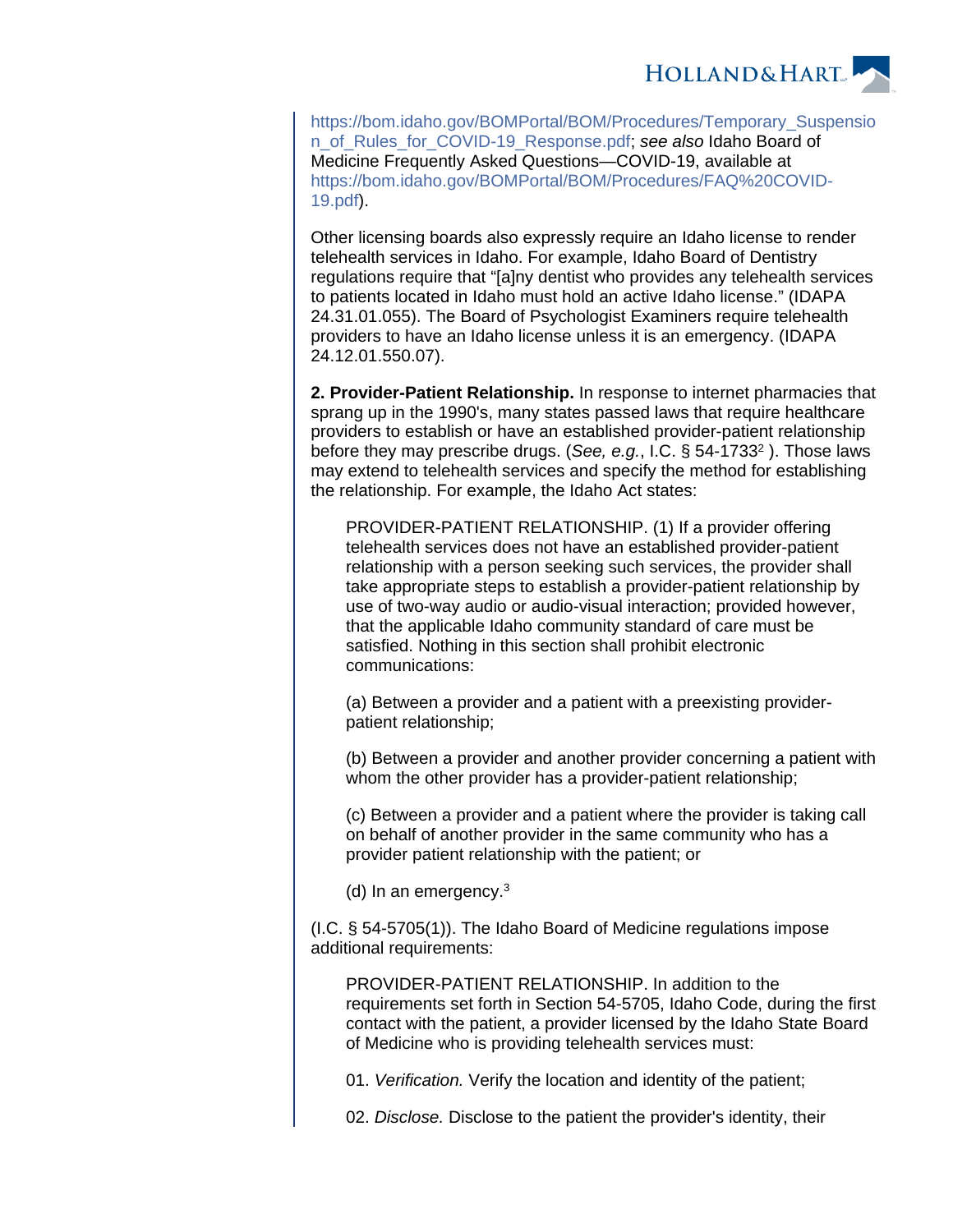

current location and telephone number and Idaho license number;

03. Consent. Obtain appropriate consents from the patient after disclosures regarding the delivery models and treatment methods or limitations, including a special informed consent regarding the use of telehealth technologies; and

04. Provider Selection. Allow the patient an opportunity to select their provider rather than being assigned a provider at random to the extent possible.

(IDAPA 24.33.03.203). The Board of Dentistry has similar requirements. (See IDAPA 24.31.01.055.02).

**3. Standard of Care.** Providers rendering telehealth must ensure they comply with the applicable standard of care. In Idaho, there does not appear to be a special standard of care for telehealth services; instead, the provider will be held to the same standard that applies in face-to-face encounters. The Act states that providers must act "according to … the community standard of care." (I.C. § 54-5704; see also id. at §§ 54- 5705(1), 54-5707, and 54-5712). Specifically, "[t]reatment recommendations provided through telehealth services shall be held to the applicable Idaho community standard of care that applies in an in-person setting." (I.C. § 54-5706). Thus, even if a provider has the appropriate licensure, they must still determine whether rendering the services through telehealth is consistent with the standard of care. If not, the provider risks adverse licensure actions even if there is no adverse outcome, and malpractice liability if there is.

The Idaho Board of Medicine regulations are more specific:

204. STANDARD OF CARE. A provider providing telehealth services to patients located in Idaho must comply with the applicable Idaho community standard of care. The provider is personally responsible to familiarize themself with the applicable Idaho community standard of care. If a patient's presenting symptoms and conditions require a physical examination, lab work or imaging studies in order to make a diagnosis, the provider shall not provide diagnosis or treatment through telehealth services unless or until such information is obtained.

(IDAPA 24.33.03.204). Idaho Board of Dentistry regulations are similar. (IDAPA 24.31.01.55.03).

**4. Informed Consent.** Providers engaging in telehealth must ensure they have informed consent, including informed consent for the telehealth services. The Idaho Act states, "A patient's informed consent for the use of telehealth services shall be obtained as required by any applicable law." (I.C. § 54-5708). Under Idaho law, effective consent generally requires that the provider explain

the need for, the nature of, and the significant risks ordinarily attendant upon such a person receiving such care… Any such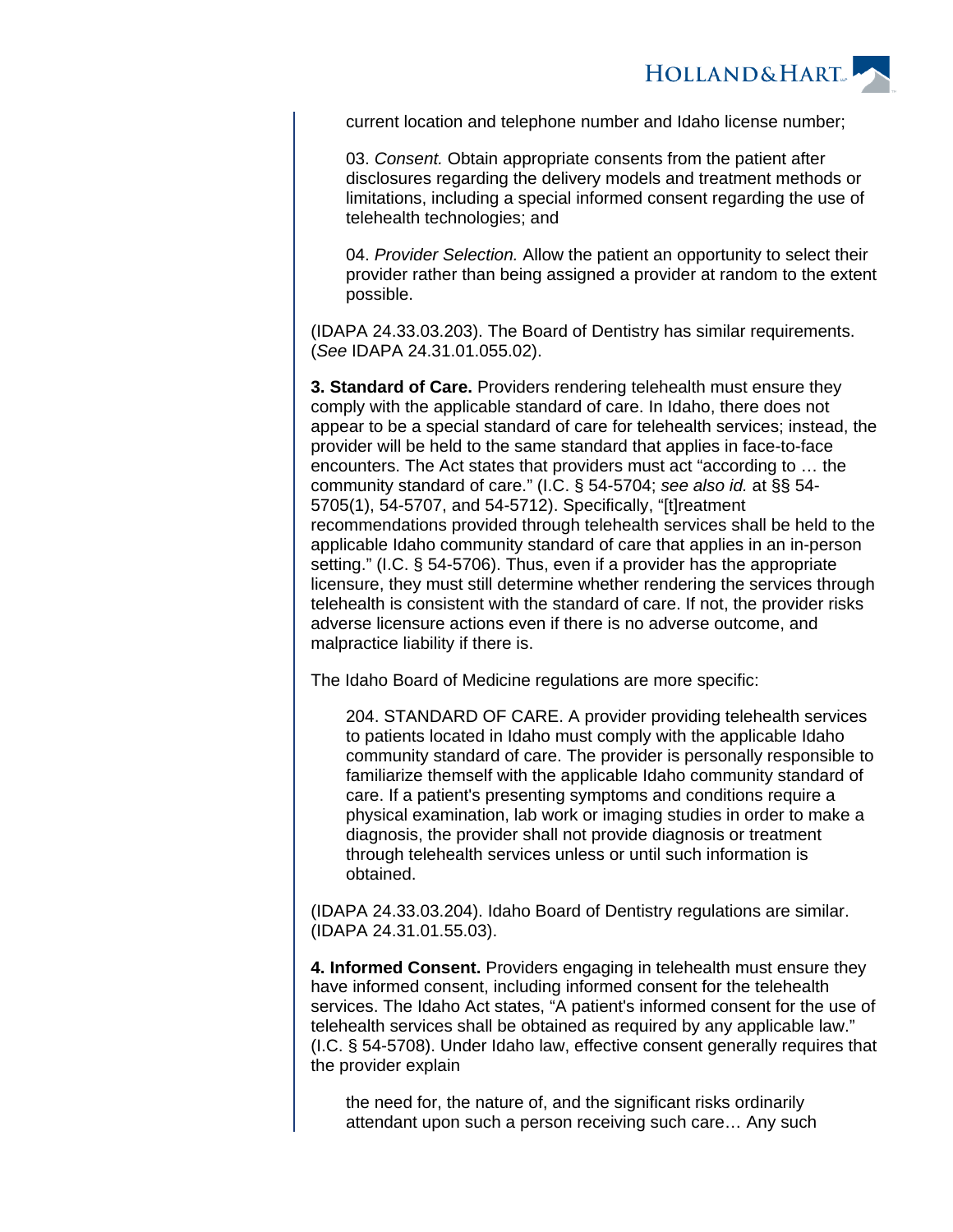

consent shall be deemed valid and so informed if the health care provider to whom it is given or by whom it is secured has made such disclosures and given such advice respecting pertinent facts and considerations as would ordinarily be made and given under the same or similar circumstances, by a like health care provider of good standing practicing in the same community.

(Id. at § 54-4506). "Obtaining sufficient consent for health care is the duty of the attending health care provider upon whose order or at whose direction the contemplated health care, treatment or procedure is rendered," although the provider may use others to document the consent. (Id. at § 54-4508). These consent standards likely require the provider to explain any risks and benefits associated with the provision of telehealth along with the underlying treatment. The Idaho Board of Medicine regulations, for example, require additional specific information for telehealth consents:

INFORMED CONSENT. In addition to the requirements of Section 54- 5708, Idaho Code, evidence documenting appropriate patient informed consent for the use of telehealth technologies must be obtained and maintained at regular intervals consistent with the community standard of care. Appropriate informed consent should, at a minimum, include the following terms:

01. Verification. Identification of the patient, the provider and the provider's credentials;

02. Telehealth Determination. Agreement of the patient that the provider will determine whether not the condition being diagnosed and/or treated is appropriate for telehealth services;

03. Security Measures Information. Information on the security measures taken with the use of telehealth technologies, such as encrypting data, password protected screen savers and data files, or utilizing other reliable authentication techniques, as well as potential risks to privacy and notwithstanding such measures;

04. Potential Information Loss. Disclosure that information may be lost due to technical failures.

(IDAPA 24.33.03.205). The Board of Dentistry and Board of Psychologist Examiners have similar requirements for informed consent for telehealth. (IDAPA 24.12.01.550.03 and 24.31.01.55.04). Providers should review their consent forms to ensure they include the required regulatory language.

**5. Provision of Care.** Relevant statutes and/or regulations may also impose certain practice requirements for telehealth providers. For example, the Idaho Act states:

54-5706. EVALUATION AND TREATMENT. Prior to providing treatment, including a prescription drug order, a provider shall obtain and document a patient's relevant clinical history and current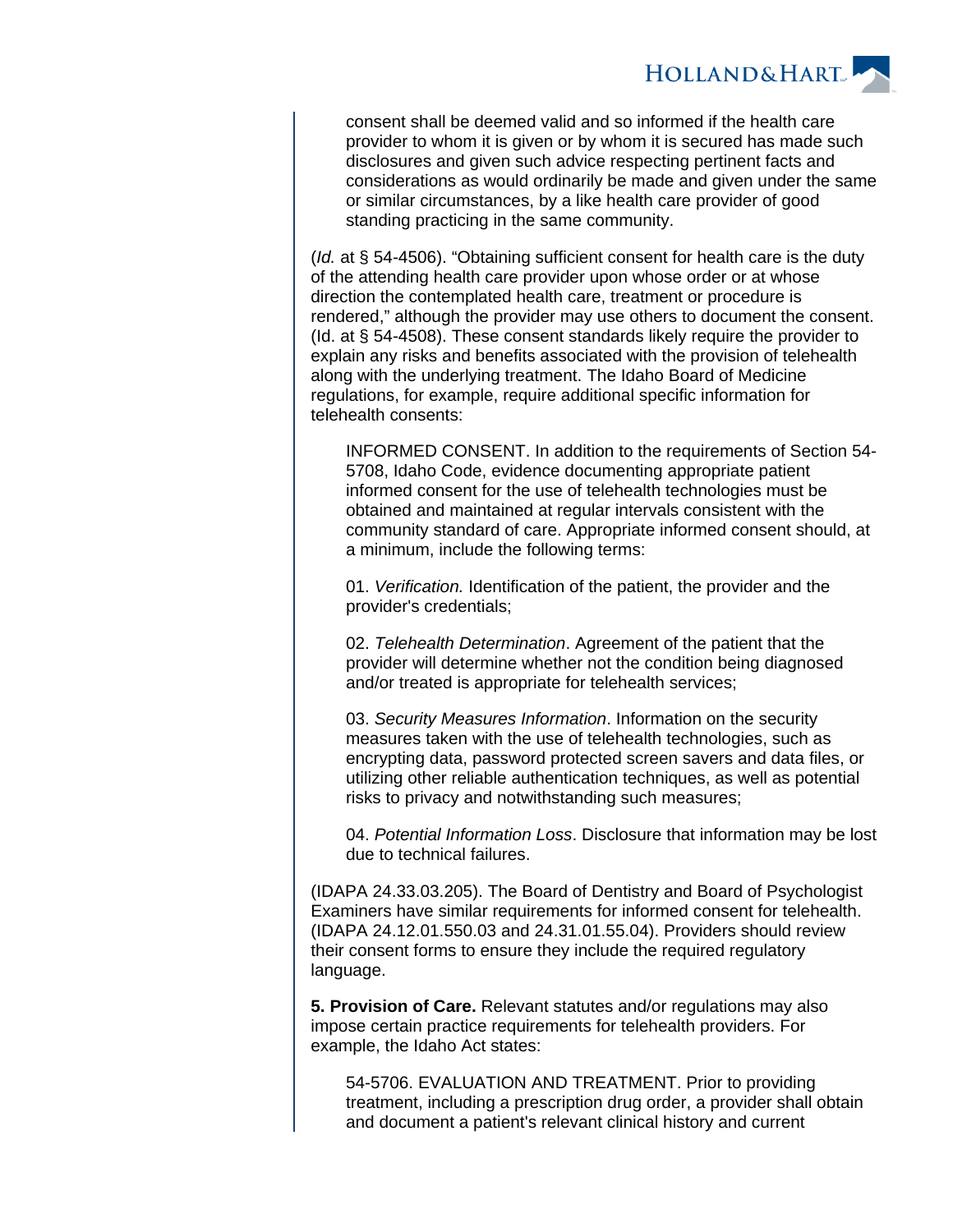

symptoms to establish the diagnosis and identify underlying conditions and contraindications to the treatment recommended. Treatment recommendations provided through telehealth services shall be held to the applicable Idaho community standard of care that applies in an in-person setting. Treatment based solely on an online questionnaire does not constitute an acceptable standard of care.

54-5707. PRESCRIPTIONS. (1) A provider with an established provider-patient relationship, including a relationship established pursuant to section 54-5705, Idaho Code, may issue prescription drug orders using telehealth services within the scope of the provider's license and according to any applicable laws, rules and regulations, including the Idaho community standard of care; provided however, that the prescription drug shall not be a controlled substance unless prescribed in compliance with 21 U.S.C. section 802(54)(A).

(2) Nothing in this chapter shall be construed to expand the prescriptive authority of any provider beyond what is authorized by the provider's licensing board.

…

54-5709. CONTINUITY OF CARE. A provider of telehealth services shall be available for follow-up care or to provide information to patients who make use of such services.

54-5710. REFERRAL TO OTHER SERVICES. A provider shall be familiar with and have access to available medical resources, including emergency resources near the patient's location, in order to make appropriate patient referrals when medically indicated.

(I.C. §§ 54-5706 to 54-5710). Regulations governing telepsychology in Idaho contain additional practice requirements. (IDAPA 24.12.01.550.06).

**6. Medical Records.** Telehealth statutes and regulations may impose requirements related to medical records. For example, the Idaho Act states:

MEDICAL RECORDS. A provider offering telehealth services shall generate and maintain medical records for each patient using telehealth services in compliance with any applicable state and federal laws, rules, and regulations, including the Health Insurance Portability and Accountability Act (HIPAA) … and the Health Information Technology for Economic and Clinical Health Act (HITECH)…. Such records shall be accessible to other providers, if the patient has given permission, and to the patient in accordance with applicable laws, rules, and regulations.

(I.C. § 54-5711). Thus, the Idaho Act requires telehealth providers to ensure they implement the HIPAA security rule requirements governing the secure maintenance and transmission of electronic protected health information as well as the confidentiality provisions in the HIPAA privacy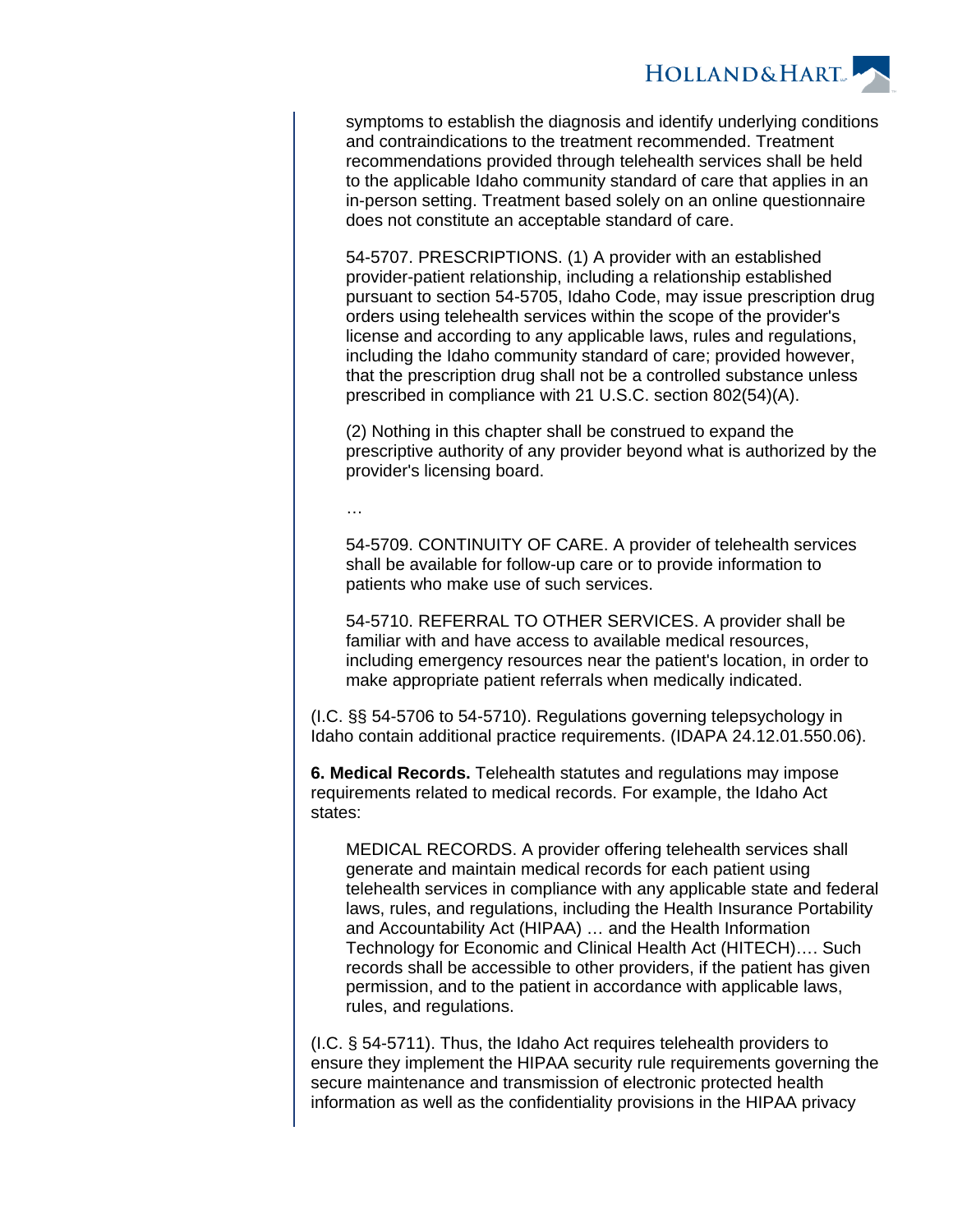

rule.

The Idaho Board of Medicine regulations go a step further:

MEDICAL RECORDS. As required by Section 54-5711, Idaho Code, any provider providing telehealth services as part of his or her practice shall generate and maintain medical records for each patient. The medical record should include copies of all patient-related electronic communications, including patient-physician communications, prescriptions, laboratory and test results, evaluations and consultations, relevant information of past care, and instructions obtained or produced in connection with the utilization of telehealth technologies. Informed consents obtained in connection with the provision of telehealth services should also be documented in the medical record. The patient record established during the provision of telehealth services must be accessible and documented for both the physician and the patient, consistent with all established laws and regulations governing patient healthcare records.

(IDAPA 24.33.03.206). The Board of Psychologist Examiner has regulations covering the security and confidentiality of telepsychology services. (IDAPA 24.12.01.550.05).

**7. Enforcement.** Absent a specific waiver of licensure rules, providers who render telehealth in Idaho without a license may be guilty of practicing without a license, which may subject them to criminal fines and penalties. (See, e.g., I.C. § 54-1804 (practicing medicine without an Idaho license is a felony); IDAPA 24.12.01.07.c (practicing telepsychology without a license is a misdemeanor). Those who are licensed but who otherwise violate the Act or associated regulations may be subject to discipline by their applicable licensing board. The Act states:

ENFORCEMENT AND DISCIPLINE. A provider is prohibited from offering telehealth services in his or her practice if the provider is not in full compliance with applicable laws, rules and regulations, including this act and the Idaho community standard of care. State licensing boards shall be authorized to enforce the provisions of this chapter relating to the practice of individuals they license. A provider who fails to comply with applicable laws, rules and regulations is subject to discipline by his or her licensing board.

(I.C. § 54-5712). It is possible that such statutory violations may be used to support a private cause of action for malpractice, lack of informed consent, or other recognized tort.

**Conclusion.** Although licensure requirements may have been waived during the COVID pandemic, providers wishing to engage in telehealth must still ensure they comply with other statutory and regulatory standards, many of which may come as a surprise. More importantly, providers must ensure that the services they render are appropriate for telehealth, i.e., that rendering the services through telehealth are consistent with the local standard of care. Failure to do so may result in malpractice as well as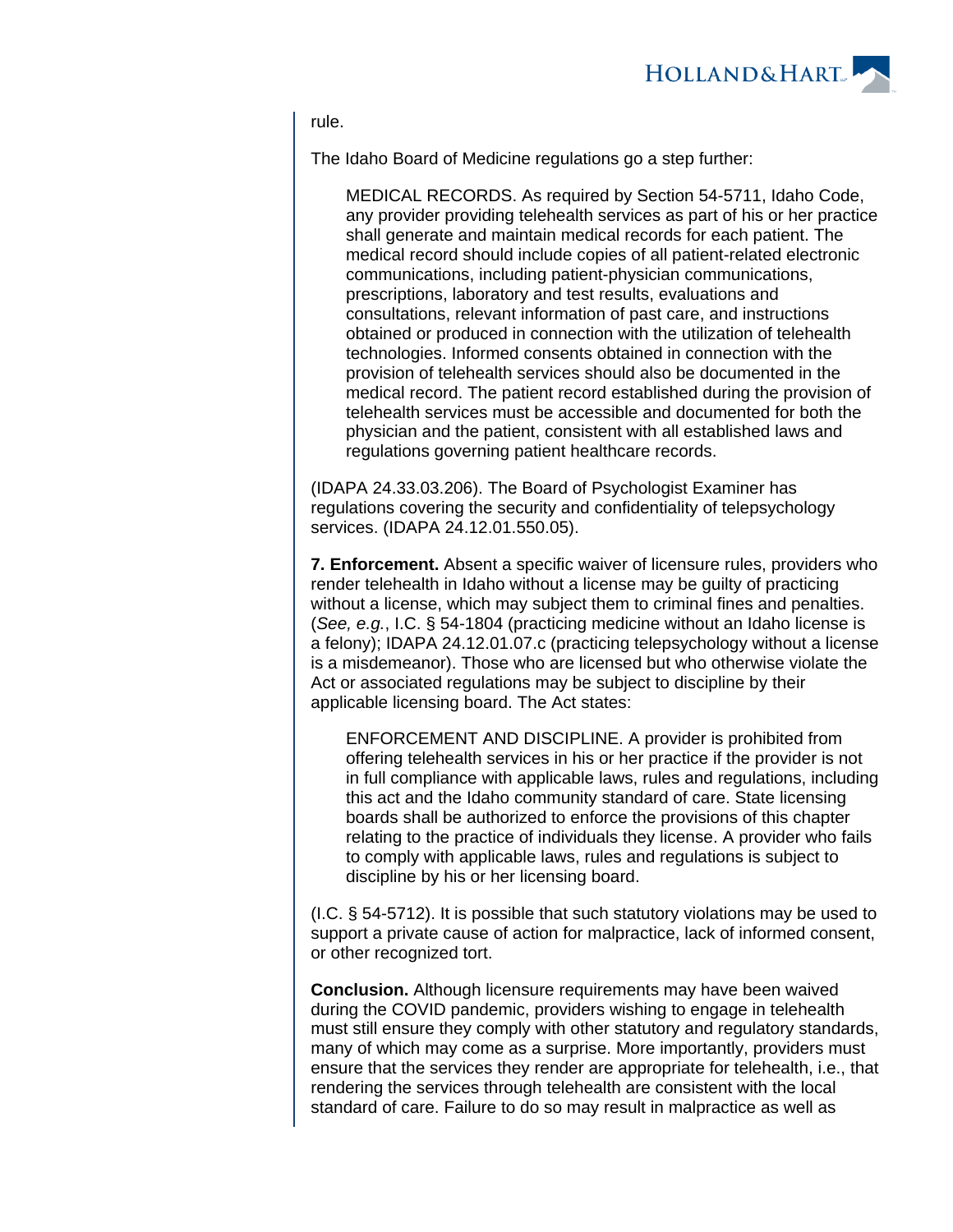

regulatory fines and penalties.

<sup>1</sup>In Idaho, "Telehealth services" means health care services provided by a provider to a person through the use of electronic communications, information technology, asynchronous store and forward transfer or synchronous interaction between a provider at a distant site and a patient at an originating site. Such services include but are not limited to clinical care, health education, home health and facilitation of self-managed care and caregiver support, and the use of synchronous or asynchronous telecommunications technologies by a provider to deliver patient health care services, including but not limited to assessment of, diagnosis of, consultation with, treatment of, and remote monitoring of a patient; transfer of medical data; patient and professional health-related education; public health services; and health administration. The term "telehealth services" does not include audio in isolation without access to and review of the patient's medical records, electronic mail messages that are not compliant with the health insurance portability and accountability act (HIPAA), or facsimile transmissions. (I.C. § 54-5703(6)).

2 Idaho Code § 54-1733 states:

VALIDITY OF PRESCRIPTION DRUG ORDERS. (1) A prescription drug order for a legend drug is valid only if it is issued by a prescriber for a legitimate medical purpose arising from a prescriber-patient relationship which includes a documented patient evaluation adequate to establish diagnoses, if applicable, and identify underlying conditions and/or contraindications to the treatment.

(2) A prescriber who is otherwise authorized to perform any of the activities listed in this section may prescribe or perform any of the following activities for a patient with whom the prescriber does not have a prescriber- patient relationship under the following circumstances:

(a) Writing initial admission orders for a newly hospitalized patient;

(b) Writing a prescription drug order for a patient of another prescriber for whom the prescriber is taking call:

(c) Writing a prescription drug order for a patient examined by a physician assistant, advanced practice registered nurse or other licensed practitioner with whom the prescriber has a supervisory or collaborative relationship;

(d) Writing a prescription drug order for a medication on a short-term basis for a new patient prior to the patient's first appointment;

(e) Writing a prescription for an opioid antagonist pursuant to section 54- 1733B, Idaho Code;

(f) In emergency situations where the life or health of the patient is in imminent danger;

(g) In emergencies that constitute an immediate threat to the public health including, but not limited to, empiric treatment or prophylaxis to prevent or control an infectious disease outbreak;

(h) Epinephrine auto-injectors in the name of a school pursuant to section 33-520A, Idaho Code; and

(i) If a prescriber makes a diagnosis of an infectious disease in a patient, prescribe or dispense antimicrobials to an individual who has been

exposed to the infectious person in accordance with clinical guidelines.

(3) Treatment, including issuing a prescription drug order, based solely on an online questionnaire or consultation outside of an ongoing clinical